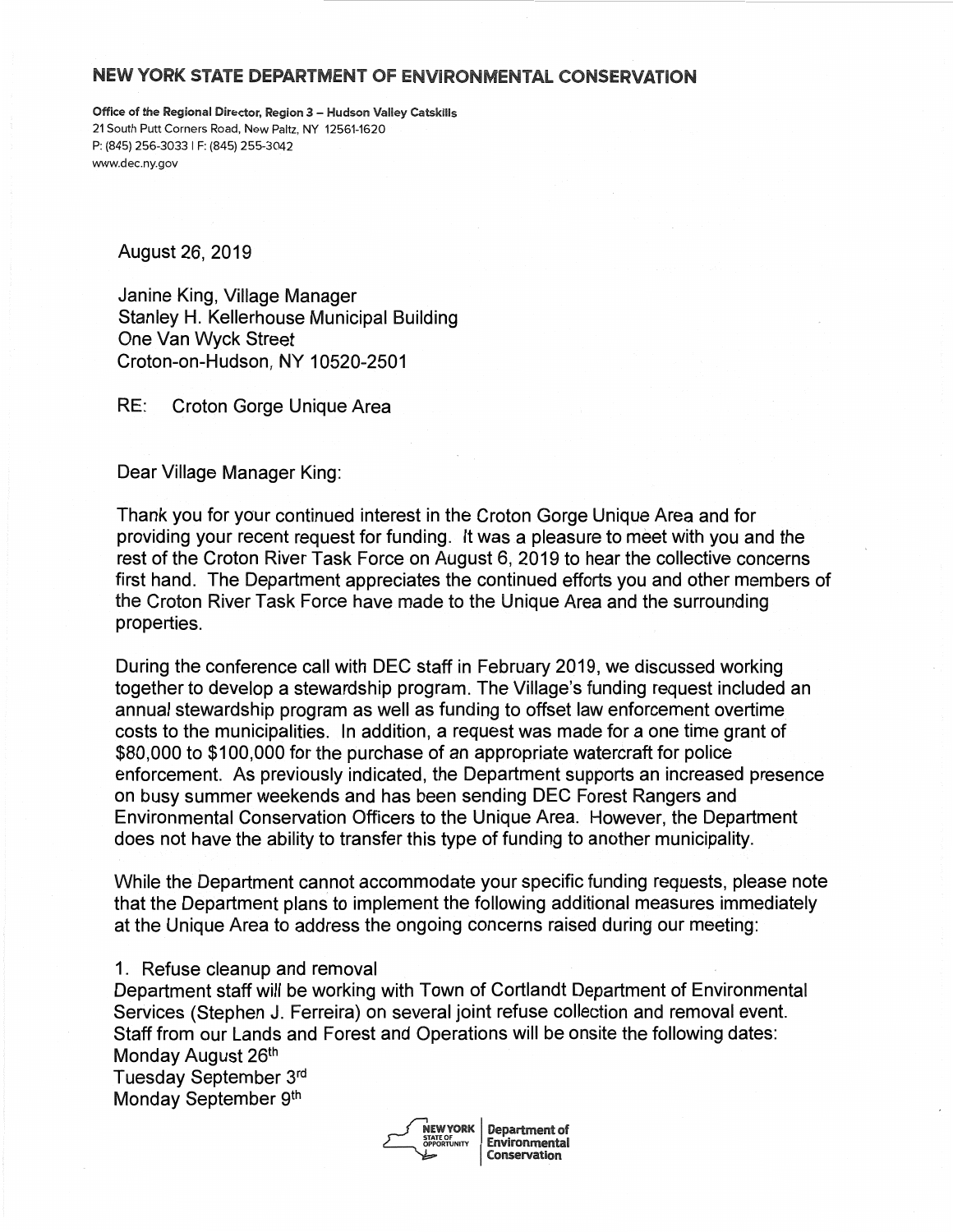During these events, staff will collect any refuse left at the Unique Area, place in bags carry out of the gorge and place near the Town parking lot. Upon completion for the day, DEC staff will alert Town DPW head Stephan Ferreira so that his staff can collect and dispose of any refuse collected. The plan would be for the Town to collect refuse on the same day if possible to limit wildlife encounters. Please note that the above schedule is for the remainder of 2019. A long term schedule or schedule for 2020 have not yet been developed, but is being considered.

## 2. Volunteer Stewardship Agreement

The Department has entered into a Volunteer Stewardship Agreement (VSA) with Diane Alden, a member of the Croton River Task Force. This VSA will run from August 23, 2019 until December 31, 2020. Primary activities covered under the VSA include garbage collection and educational efforts to visitors to the Unique Area. The VSA also includes assistance from the Department with regard the removal of any refuse collected by the volunteer.

In addition to the above measures, Environmental Conservation Officers and Forest Rangers will continue to have a presence at the Unique Area on weekends, when visitor use is at higher levels and when complaints are received. Additionally, a forester from DEC's Division of Lands and Forests will continue to visit the facility to routinely check on signage, and the kiosk we share with the NYS Office of Parks, Recreation and Historic Preservation that manages the contiguous lands known as the Old Croton Aqueduct.

Please also note that Department is continuing to evaluate a long-term stewardship agreement and funding to provide seasonal stewards during the summer of 2020. These stewards would provide an educational and interpretive role at the Unique Area. The Department has similar agreements in place with other organizations like the Trail Conference and have seen success at some of our other high use areas.

Regarding the collection of water samples and testing for Fecal Coliform and the requests to the Department to temporarily close the Unique Area, we defer to the Westchester County Department of Health (WCDOH). Should the WCDOH provide any warnings or advisories on the potential health impacts of swimming or contact with impacted water, the Department will post on our property and the kiosk located on NY State Parks property with their permission, to alert visitors of the potential risk.